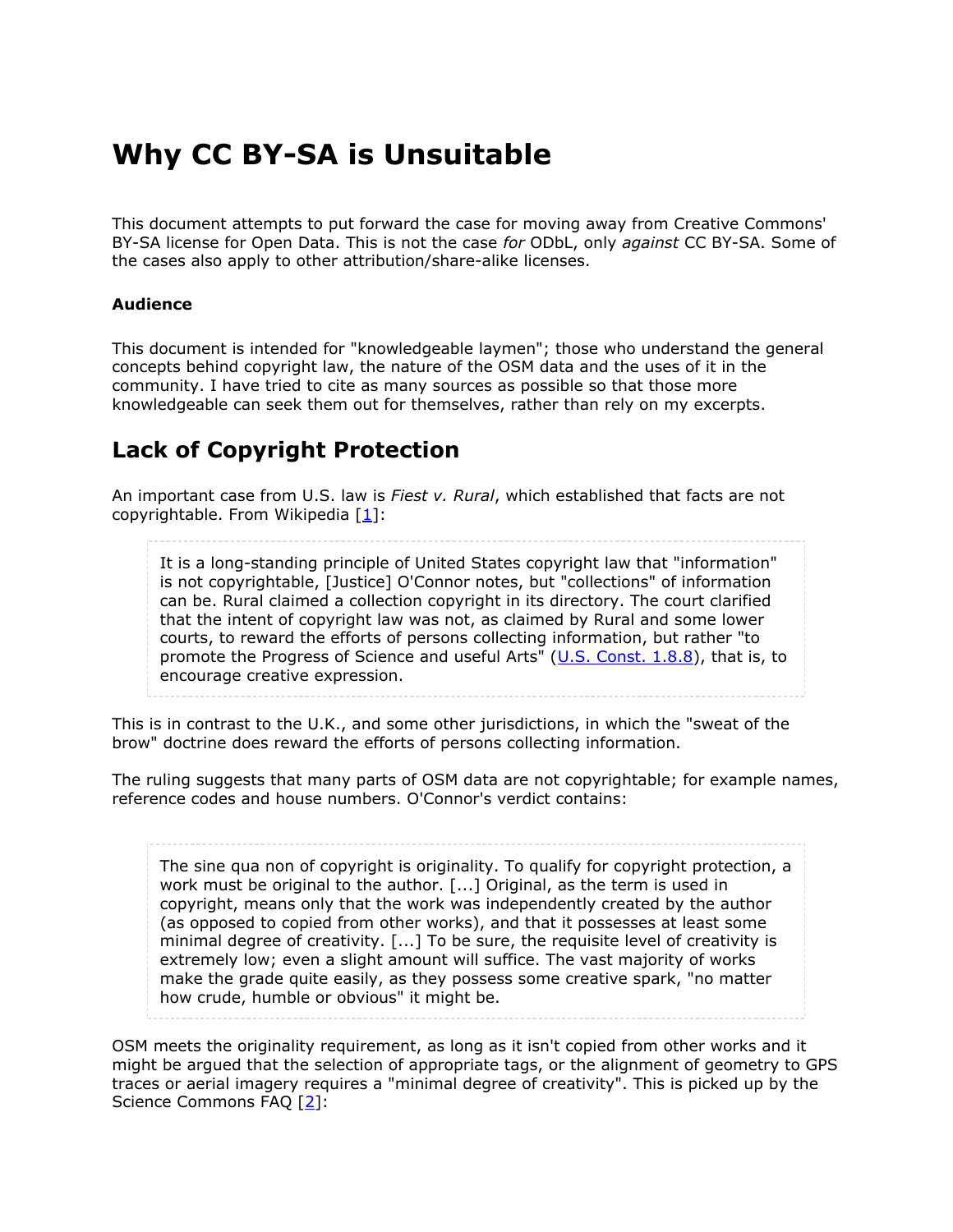In the United States, data will be protected by copyright only if they express creativity. Some databases will satisfy this condition, such as a database containing poetry or a wiki containing prose. Many databases, however, contain factual information that may have taken a great deal of effort to gather, such as the results of a series of complicated and creative experiments. Nonetheless, that information is not protected by copyright and cannot be licensed under the terms of a Creative Commons license.

And from [[3\]](#page-3-2):

The merger doctrine in copyright states that if an idea and the expression of the idea are so tied together that the idea and its expression are one - there is only one conceivable way or a drastically limited number of ways to express and embody the idea in a work - then the expression of the idea is uncopyrightable because ideas may not be copyrighted.

Replacing "idea" with "fact" we can conclude that if there is a canonical form for tags or geometry then we will approach uncopyrightability. Given the "on the ground rule"  $[4]$  $[4]$  and "verifiability" rule [[5\]](#page-3-4) imply that the representation of a real-world feature in OSM should be independent of the contributor, it isn't clear that there is more than "a drastically limited number" of expressions.

Note that although *Mason v. Montgomery* [[6](#page-3-5)] recognises the copyrightability of the maps themselves;

The protection that each map receives extends only to its original expression, and neither the facts nor the idea embodied in the maps is protected.

The requirement for creativity seems to be linked to the pictoral display of the information and the skill and judgement used, rather than the selection of sources of facts;

Because Mason's maps possess sufficient creativity in both the selection, coordination, and arrangement of the facts that they depict, and as in the pictorial, graphic nature of the way that they do so, we find no error in the district court's determination that Mason's maps are original.

Version 3.0 of the CC BY-SA license  $[10]$  $[10]$  defines "work" in section 1.h as:

"Work" means the literary and/or artistic work offered under the terms of this License...

This is followed by a non-exclusive list of things considered "works", which includes maps, but does not include the data underlying the maps to the extent such data is not protected by copyright. While it is possible that the definition includes the data without explicitly mentioning it, it is also possible that data would not fall under the definition of "work", meaning that CC BY-SA would protect the appearance and rendering of OSM data, but not the substance - the data.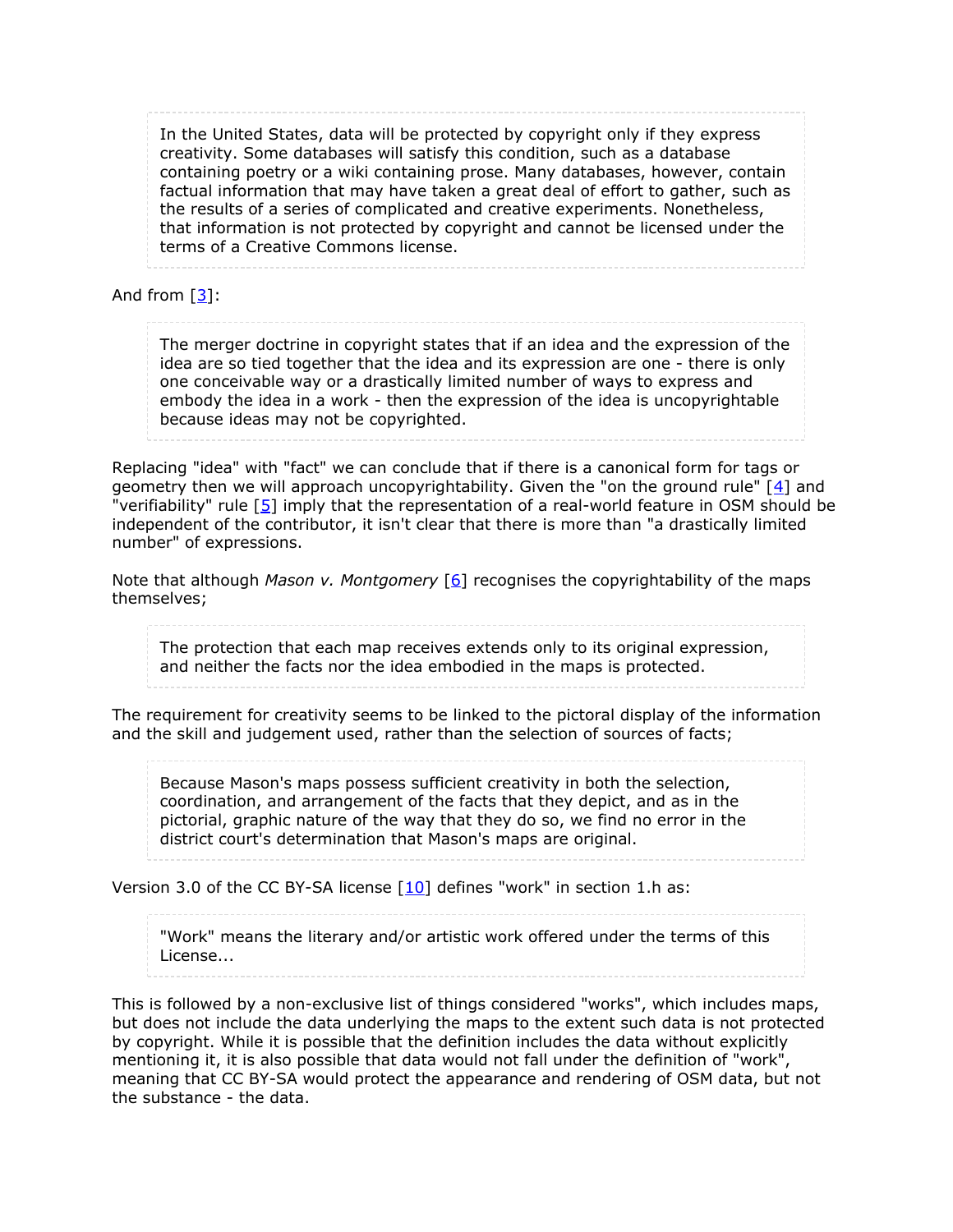CC BY-SA licenses are licenses in copyright only and were created with copyright specifically in mind. OSM's factual data is not copyrightable in most jurisdictions, except with respect to some "thin" copyright in the structure or organization of the databases that is not particularly valuable to the project.

**Conclusion**: It is quite likely that OSM data is not protected by U.S. (and other jurisdictions') copyright laws. This means it is also quite likely that CC BY-SA, which relies on copyright in the data, not the data collection, does not protect OSM data. Consequently, a different type of license and/or agreement would better protect the data we care about.

#### **Combining CC BY-SA with Other Data**

When CC BY-SA OSM data is used to render a map (e.g: tiles) then that map is also CC BY-SA licensed. Therefore, combining these rendered items with other data would require that the other data is compatible with, or can be released under, CC BY-SA. This makes it very difficult, or impossible, to use certain data sources in rendered maps.

It is also unclear whether that means that OSM data is allowed to be combined with proprietary data, even when no improvements are made to the map. For example; Partitioning OSM data using polygons from a commercial data set (e.g: ONS "super output areas"  $[2]$ ) for the purposes of analysis and statistical reporting.

### **Share-Alike**

One of the Use-Cases for the new license, entitled "OSM in Google Map Maker"  $[8]$  $[8]$  $[8]$ , says;

We would like to avoid someone like Google loading the whole of OSM into their Map Maker system, where Google then lay claim to any further improvements made by users. It is ok for them to load OSM, but improvements must then be shared back.

In such a case, Google would be required to distribute the rendered tiles under CC BY-SA, but they would be free to continue to use and improve the data without releasing it. This is a case which the community does not want to happen, yet it may be possible under CC BY-SA.

While a rendered map must be distributed under CC BY-SA, there is no requirement in that license to release the data from which the map was rendered. This allows a situation in which OSM data can be improved using some additional data source or effort, the result rendered as tiles distributed under CC BY-SA, but the improved data may not need to be made available.

# **Attribution**

CC BY-SA 2.0  $[9]$  $[9]$  has the following provision for attribution: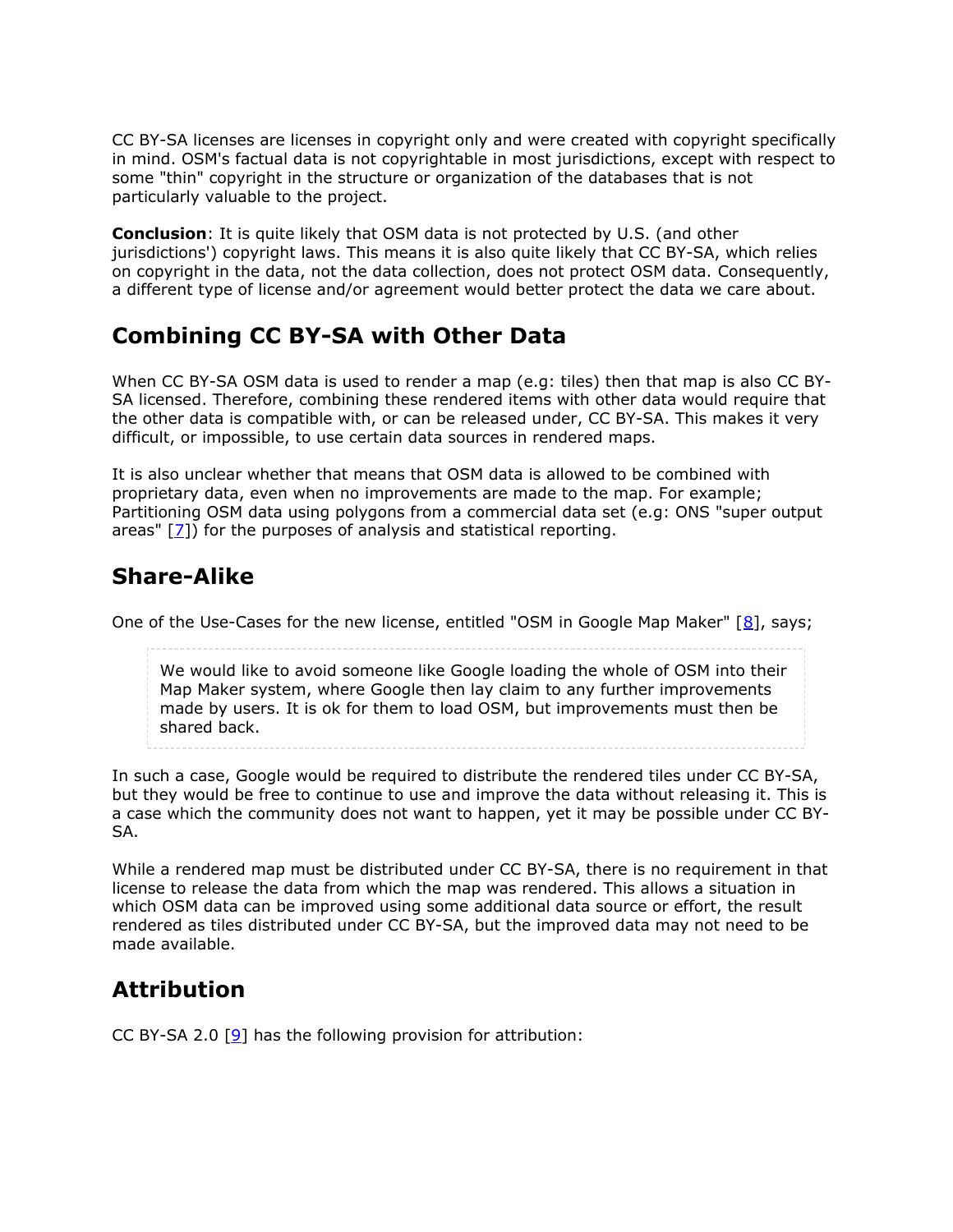If you distribute, publicly display, publicly perform, or publicly digitally perform the Work or any Derivative Works or Collective Works, You must keep intact all copyright notices for the Work and give the Original Author credit reasonable to the medium or means You are utilizing by conveying the name (or pseudonym if applicable) of the Original Author if supplied; the title of the Work if supplied; to the extent reasonably practicable, the Uniform Resource Identifier, if any, that Licensor specifies to be associated with the Work, unless such URI does not refer to the copyright notice or licensing information for the Work; and in the case of a Derivative Work, a credit identifying the use of the Work in the Derivative Work (e.g., "French translation of the Work by Original Author," or "Screenplay based on original Work by Original Author").

When CC BY-SA is used for user contributions as well as data distribution then the license could be interpreted as requiring all contributors names (or pseudonyms) at a minimum. This is clearly practically unworkable and has been widely ignored in the OSM community for many years. A publisher from outside the community may feel that OSM data is unsuitable for print use, as it might leave them liable for copyright infringement if any one member of the community decided to enforce the license. This is, presumably, not the intention of the community.

### **Uncertainty and doubt over extent of derived work**

There have been a number of cases where companies have looked to use OSM or OSMderived information, but their lawyers have recommended against use of our maps  $[11]$  $[11]$  $[11]$ . Their concerns were due to the unclear boundary between collective and derived works; does the derived work extend only to the base map, the base map plus any overlays, or to the work around it such as a news show or a book? Whilst a community guideline exists on our wiki, the fact that there are tens of thousands of copyright holders means that statements made on the wiki or by OSMF cannot be authoritative, leaving the possibility that any one contributor may claim that there is a failure to properly comply with CC BY-SA. This is a risk that many companies find off-putting.

#### **References**

- <span id="page-3-0"></span>[1] Feist v. Rural, [http://en.wikipedia.org/wiki/Feist\\_v.\\_Rural](http://en.wikipedia.org/wiki/Feist_v._Rural)
- <span id="page-3-1"></span>[2] Science Commons FAQ, <http://sciencecommons.org/resources/faq/databases#canicc>
- <span id="page-3-2"></span>[3] Copyright, Originality, and the End of the Scenes a Faire and Merger Doctrines for Visual Works, Michael D. Murray, 2006, [http://papers.ssrn.com/sol3/](http://papers.ssrn.com/sol3/papers.cfm?abstract_id=900148)

[papers.cfm?abstract\\_id=900148](http://papers.ssrn.com/sol3/papers.cfm?abstract_id=900148)

<span id="page-3-3"></span>[4] [http://wiki.openstreetmap.org/wiki/Disputes#On\\_the\\_Ground\\_Rule](http://wiki.openstreetmap.org/wiki/Disputes#On_the_Ground_Rule)

- <span id="page-3-4"></span>[5] <http://wiki.openstreetmap.org/wiki/Verifiability>
- <span id="page-3-5"></span>[6] Mason v. Montgomery Data, [http://www.coolcopyright.com/cases/fulltext/](http://www.coolcopyright.com/cases/fulltext/masonmontgomerytext.htm) [masonmontgomerytext.htm](http://www.coolcopyright.com/cases/fulltext/masonmontgomerytext.htm)

<span id="page-3-6"></span>[7] [http://www.ons.gov.uk/about-statistics/geography/products/geog-products-area/](http://www.ons.gov.uk/about-statistics/geography/products/geog-products-area/names-codes/soa/index.html) [names-codes/soa/index.html](http://www.ons.gov.uk/about-statistics/geography/products/geog-products-area/names-codes/soa/index.html)

<span id="page-3-7"></span>[8] [http://wiki.openstreetmap.org/index.php/](http://wiki.openstreetmap.org/index.php/Brief_for_proposed_OSM_licence#OSM_in_Google_Map_Maker)

Brief for proposed OSM licence#OSM in Google Map Maker

<span id="page-3-8"></span>[9] Creative Commons Attribution Share-Alike 2.0, [http://creativecommons.org/licenses/by](http://creativecommons.org/licenses/by-sa/2.0/legalcode)[sa/2.0/legalcode](http://creativecommons.org/licenses/by-sa/2.0/legalcode)